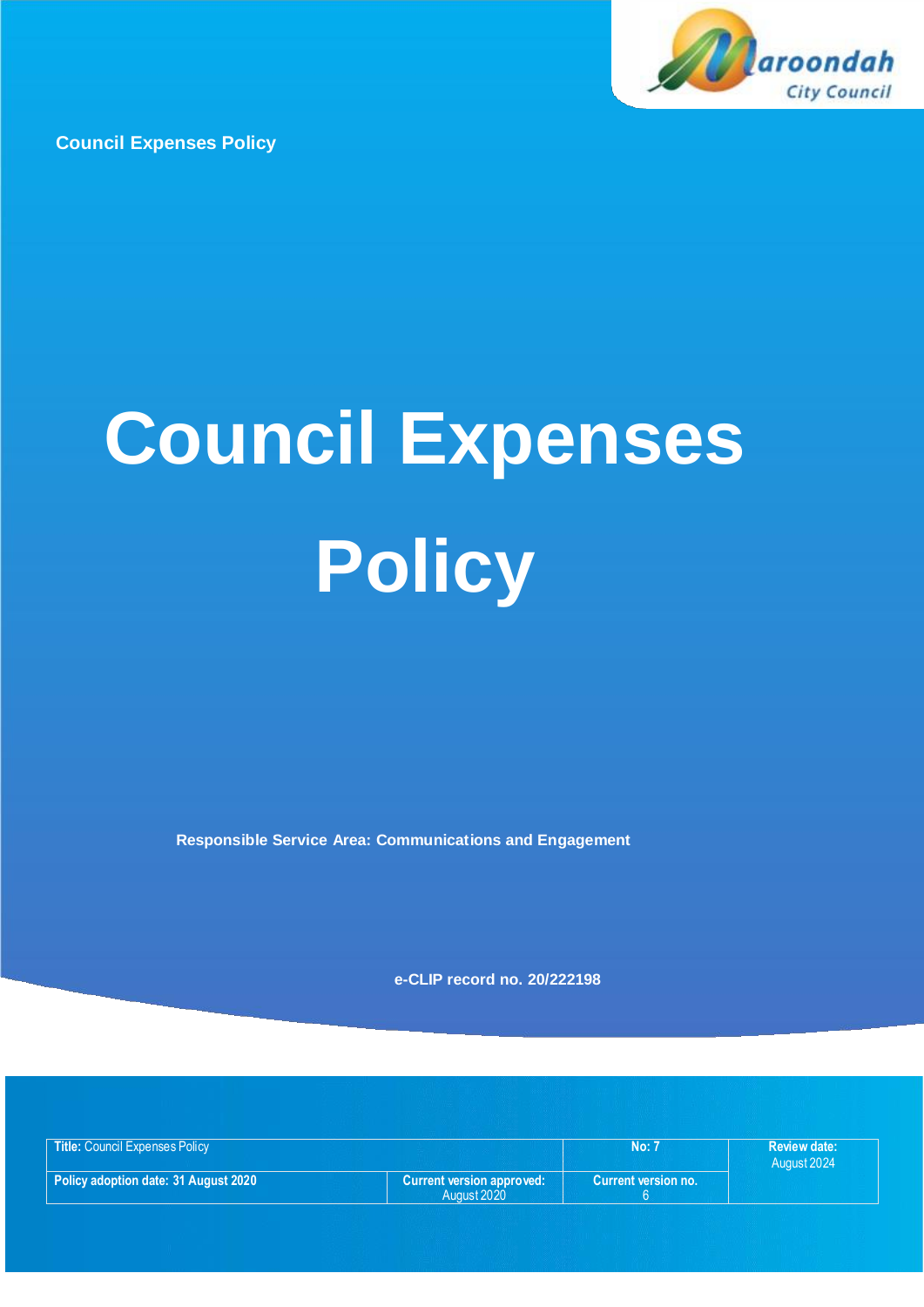

# **Contents**

| <b>Purpose</b>                                             | 1            |
|------------------------------------------------------------|--------------|
| <b>Relationship to the Maroondah 2040 Community Vision</b> | 1            |
| <b>Alignment with Council's Mission and Values</b>         | 1            |
| <b>Objectives</b>                                          | $\mathbf{2}$ |
| <b>Scope</b>                                               | $\mathbf{2}$ |
| <b>Definitions</b>                                         | 3            |
| <b>Policy</b>                                              | 4            |
| 1. Expense Reimbursements                                  | 4            |
| 1.1 Carer and dependent-related expenses                   | 4            |
| 1.2 Travel                                                 | 4            |
| 1.2 Travel                                                 | 5            |
| <b>Professional Development</b>                            | 5            |
| 2.1 As Of Right Approval                                   | 6            |
| 2.2 Council Approval                                       | 6            |
| 2.3 Attendance by spouse or partner                        | 6            |
| 2.4 Accomodation/meals/refreshments                        | 6            |
| <b>Professional Development</b>                            | 7            |
| 2.5 Travel                                                 | 7            |
| 2.6 Other expenses                                         | 7            |
| <b>Professional Development</b>                            | 8            |
| 2.7 Councillor reporting requirements                      | 8            |
| 2.8 Quarterly report                                       | 8            |
| <b>Attendance at functions and events</b>                  | 8            |
| <b>Attendance at functions and events</b>                  | 9            |
| 3.1 Attendance by spouse or partner                        | 9            |
| <b>Facilities/equipment</b>                                | 9            |
| 4.1 Communication                                          | 9            |
| 4.1 Stationery/Equipment                                   | 9            |
| <b>Other Expenditure</b>                                   | 10           |
| 5.1 Maroondah Leisure facilities and Karralyka             | 10           |
| 5.2 Expenditure General                                    | 10           |
| 5.3 Allowance - Taxation                                   | 10           |
| <b>Indexation</b>                                          | 10           |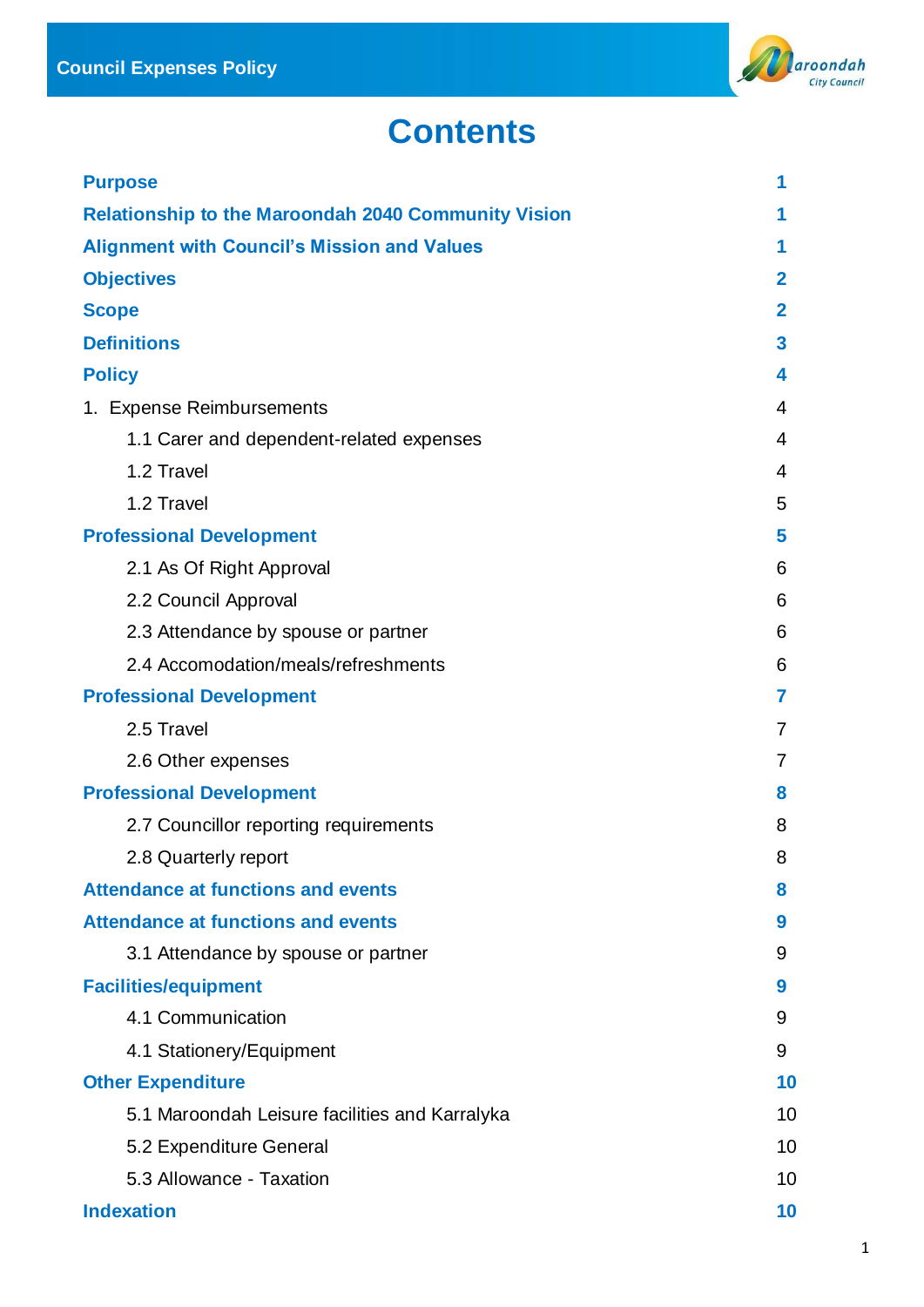

| <b>Making a claim for reimbursement</b>    | 11     |
|--------------------------------------------|--------|
| <b>Reporting requirements</b>              | 11     |
| <b>Administrative updates</b>              | 11     |
| <b>Related Policies &amp; Legislation</b>  | $12 \$ |
| <b>Monitoring, Evaluation &amp; Review</b> | $12 \$ |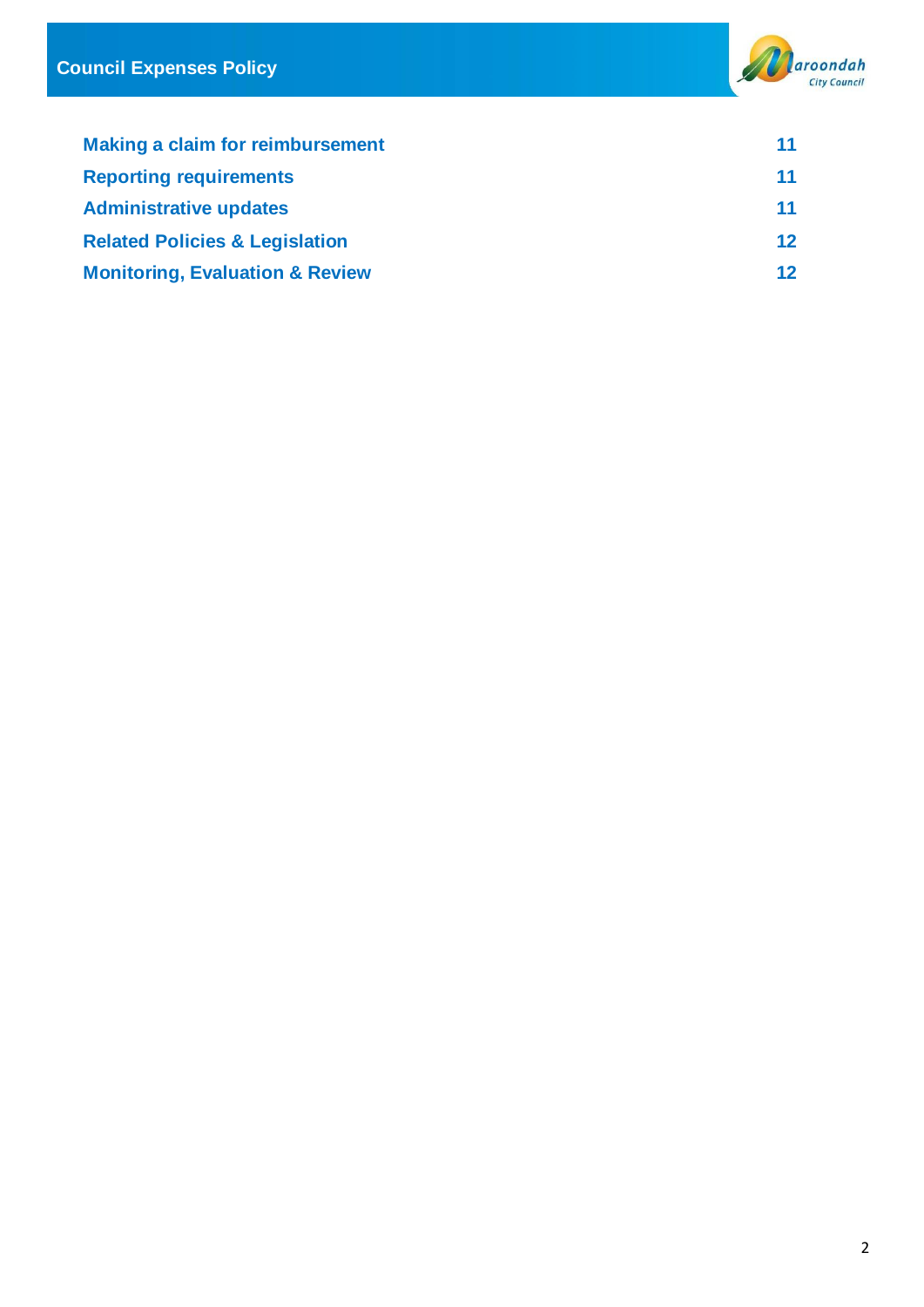# **Purpose**

Council must adopt and maintain an Expenses Policy pursuant to section 41 of the *Local Government Act 2020* (the Act).

This policy supports councillors and members of delegated committees to perform their role, as defined under the Act. It provides guidance on:

- Mayor, Deputy Mayor and Councillor allowances
- the provision of facilities and support to enable them to effectively perform their role
- the reimbursement of expenses that are reasonably incurred in the performance of their role.

The policy is intended to ensure that councillors and members of delegated committees are supported to perform their duties without disadvantage.

# **Relationship to the Maroondah 2040 Community Vision**

In relation to *Maroondah 2040: Our future together*, the operation of this policy is aligned with:

| Community<br><b>Outcome:</b> | A well governed and empowered community                                                                                                                                                                                           |
|------------------------------|-----------------------------------------------------------------------------------------------------------------------------------------------------------------------------------------------------------------------------------|
| <b>Key Directions:</b>       | 8.1 Provide enhanced governance that is transparent, accessible,<br>inclusive and accountable<br>8.2 Ensure responsible and sustainable management of<br>Maroondah's resources, assets, infrastructure and natural<br>environment |

# **Alignment with Council's Mission and Values**

The Policy supports Council's Mission to work in partnership with the community, business and other spheres of government by providing facilities and support for the Mayor, Deputy Mayor and Councillors to meet their civic and community obligations.

The Policy supports Council's Mission to be a dynamic and innovative leader by offering the opportunity for the Mayor, Deputy Mayor and Councillors to undertake professional development. In this regard it also supports Council's core Values

The operation of this Policy is aligned with the Councillor Code of Conduct (February 2017), Item 6 Use of Council Resources – including funds/property.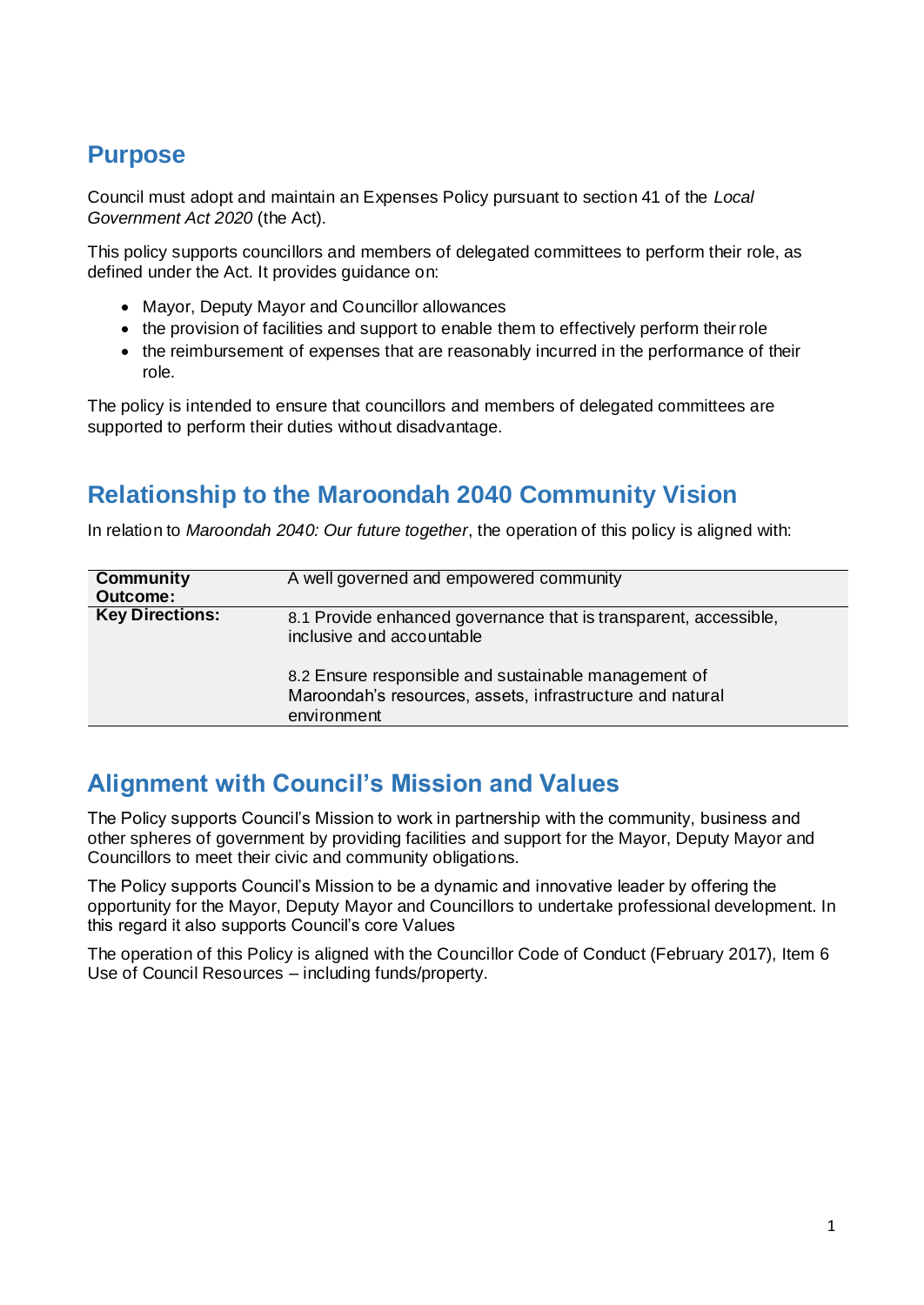# **Objectives**

The policy gives effect to the Entitlements Principles as outlined in Division 6 of the Act.

- To outline the resources and facilities provided, and the expenses to be reimbursed or paid by Council for the Mayor, Deputy Mayor and Councillors.
- To outline the approval process for reimbursement of expenses incurred by the Mayor, Deputy Mayor and Councillors while undertaking their duties.
- To outline the reporting requirements

# **Scope**

The Policy applies to the Mayor, Deputy Mayor and Councillors of Maroondah City Council and to members of delegated committees.

It identifies the provision of resources and facilities; the reimbursement of expenses incurred while undertaking the prescribed Duties of Council or a delegated committee; as well as clarifying the approval process.

Councillor duties and activities considered under this policy to be necessary or appropriate for the purposes of achieving the Objectives of Council are prescribed as:

- Attending Ordinary and Special Council meetings, Advisory Committee meetings, formal briefing sessions (Councillor Briefings) and civic or ceremonial functions convened by the Council, the Mayor or the Chief Executive Officer.
- Attending meetings or workshops scheduled by the Council, the Mayor or the Chief Executive Officer.
- Attending a meeting or function as the nominated representative of Council or theMayor.
- Attending meetings of community groups, organisations and statutory authorities to which the Councillor has been appointed as the Council delegate or the nominated representative of the Council.
- Attending site inspections associated with Planning Consultative Meetings.
- Attending conferences as an attendee and/or speaker as Council's nominated representative or delegate and which:
	- Are consistent with the Council's Objectives; and
	- Will cover or present material with application/importance/relevance to current or future issues faced by the Council; and
	- Are within the Councillor's annual budget allocation for Professional Development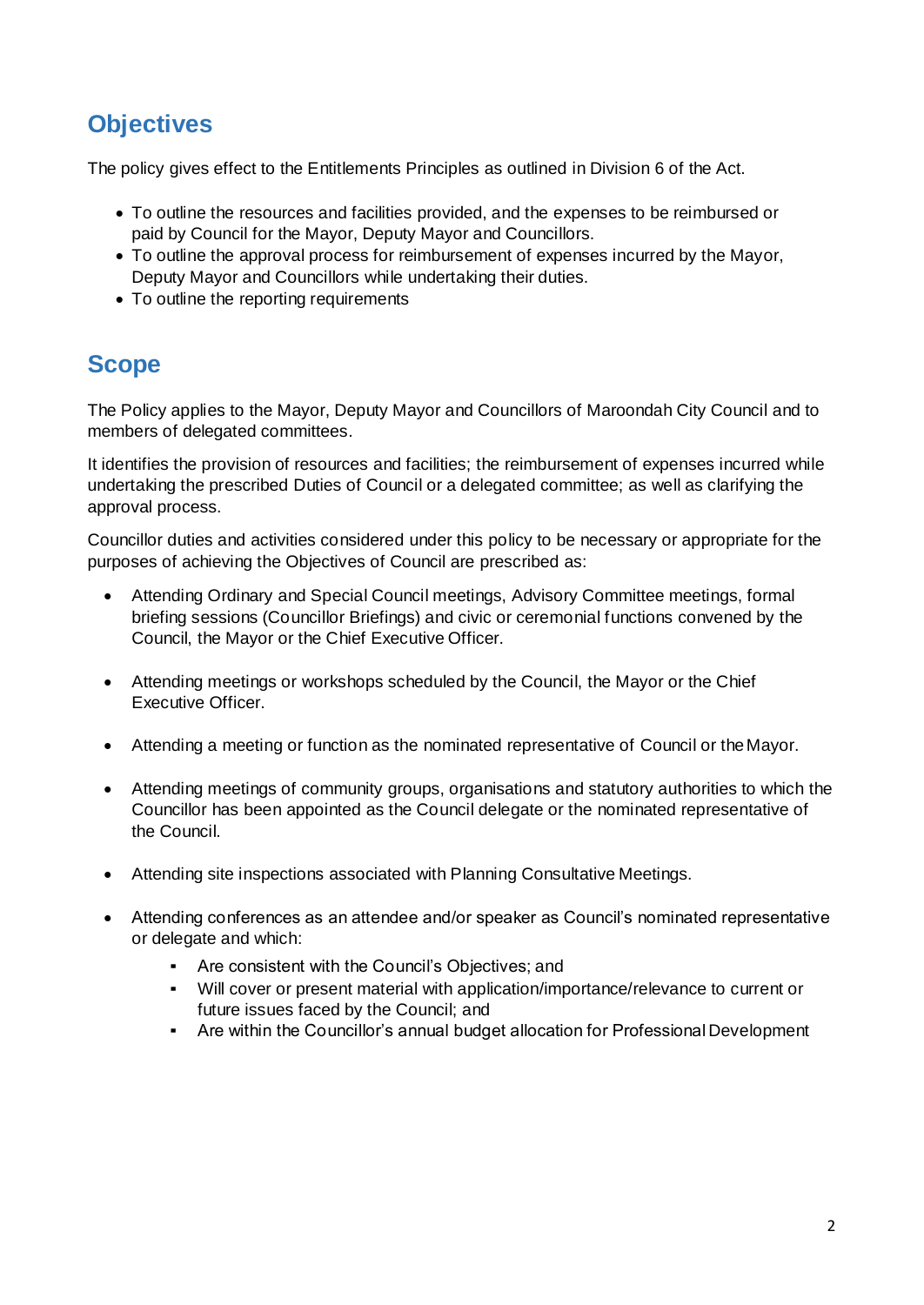# **Definitions**

For the purposes of this policy, Council adopts the following definitions:

| Act                                                                | Local Government Act 2020                                                                                                                                                                                                                                                   |
|--------------------------------------------------------------------|-----------------------------------------------------------------------------------------------------------------------------------------------------------------------------------------------------------------------------------------------------------------------------|
| Attendance<br>Allowance                                            | an amount determined by Council for use by each Councillor to meet the cost of<br>attending community events and functions, including the cost of attending<br>Maroondah Leisure facilities and Karralyka.                                                                  |
| Carer                                                              | Means a carer in a care relationship within the meaning of section 4 of the Carers<br><b>Recognition Act 2012</b>                                                                                                                                                           |
| Childcare                                                          | Means commercial provision of care services of a dependent child up to, but not<br>including, 16 years of age.                                                                                                                                                              |
| Council                                                            | means a Council, as defined in Section 3 of the Local Government Act 2020.                                                                                                                                                                                                  |
| <b>Council Meeting</b>                                             | means a meeting of the Council convened in accordance with these Governance<br>Rules and includes an Ordinary Meeting (scheduled Council Meeting) and a Special<br>Meeting (unscheduled Council Meeting)                                                                    |
| Councillor                                                         | means a Councillor, as defined in Section 3 of the Local Government Act 2020.                                                                                                                                                                                               |
| Delegated<br>committee                                             | Delegated committees are defined under section 63 of the Local Government Act<br>2020                                                                                                                                                                                       |
| Domestic Partner                                                   | Means a Domestic Partner, as defined in Section 3 of the Local Government Act<br>2020.                                                                                                                                                                                      |
| Mayor and Deputy<br>Mayor Allowance<br>and Councillor<br>Allowance | an amount determined by the Victorian Independent Remuneration Tribunal<br>under the Victorian Independent Remuneration Tribunal and Improving<br>Parliamentary Standards Act 2019                                                                                          |
| Meeting                                                            | means a Meeting of the Council (including an Ordinary and Special Meeting) or a<br>Delegated Committee Meeting; or Community Asset Committee                                                                                                                                |
| Policy                                                             | Means a formal statement of principle which regulates Council's activities,<br>defines roles and responsibilities within Council, and provides guidance to<br>assist staff in carrying out Council functions in line with Council values and<br>relevant legal obligations. |
| Professional<br>Development<br>Allowance                           | an amount determined by Council for use by each Councillor to undertake<br>professional development                                                                                                                                                                         |
| <b>Special Council</b><br>Meeting                                  | means an unscheduled meeting of the Council convened for a particular purpose<br>or matter that cannot be effectively dealt with in the schedule of Ordinary Council<br>meetings set by Council                                                                             |
| Spouse                                                             | Means a Spouse, as defined in Section 3 of the Local Government Act 2020.                                                                                                                                                                                                   |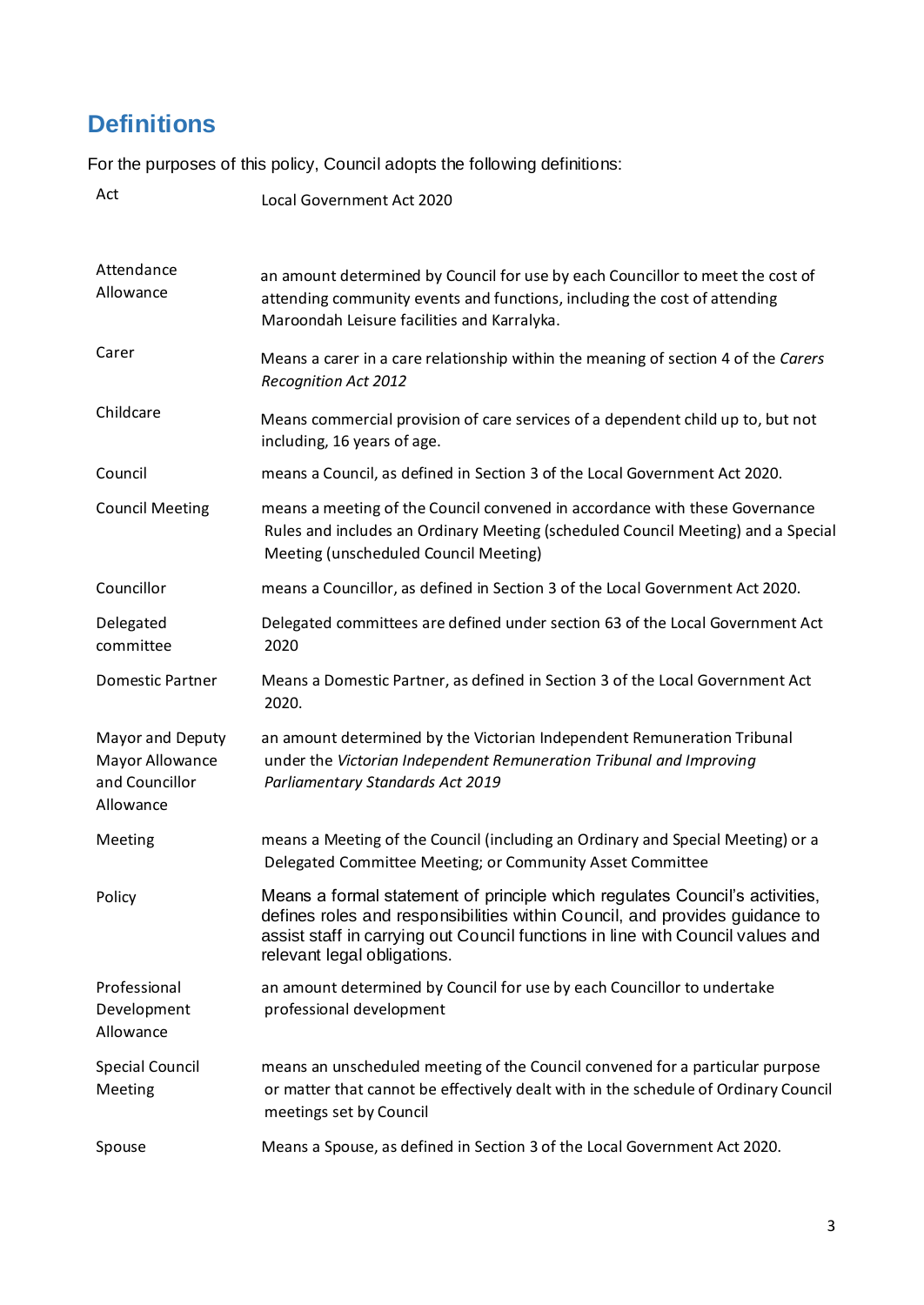# **Policy**

### **1. Expense Reimbursements**

Councillors and members of delegated committees are entitled, under section 40 of the Act, to reimbursement of expenses reasonably incurred in the performance of their duties.

This policy ensures that the reimbursement of these expenses is in accordance with the Act and meets the Act's principles of public transparency; achieving the best outcomes for the municipal community; and ensuring the ongoing financial viability of the council.

Councillors and members of delegated committees will be reimbursed for out-of-pocket expenses that are:

- bona fide expenses **and**
- have been reasonably incurred in the performance of the role of councillor **and**
- are reasonably necessary for the councillor and member of a delegated committee to perform this role.

#### **1.1 Carer and dependent-related expenses**

Council will reimburse the cost of childcare or carer expenses incurred whilst performing the prescribed Duties of a Councillor or member of a delegated committee. (s41 of the Act).

Reimbursement is subject to the following conditions:

- 1.1.1 Each childcare and or carer expense claimed shall be substantiated by a receipt from the caregiver showing the dates and times care was provided and accompanied by a written statement from the Councillor explaining why the care was needed on each occasion;
- 1.1.2 Child care and/or carer costs are not eligible for reimbursement if the paid care was provided by a person who resides with the councillor or delegated committee member; has any financial or pecuniary interest with the councillor or delegated committee member; or has a relationship with the councillor, delegated committee member or their partner (eg: partner, mother/father, sister/brother or sister in law/brother in law);
- 1.1.3 Claims for reimbursement of child care and or carer expenses must be submitted within 3 months of the date from which they are incurred.

#### **1.2 Travel**

Council offers the following arrangements to assist Councillors when undertaking Council business and performing the prescribed Duties of a Councillor or to a member of a delegated committee.

Council will reimburse upon request, for travel expenses incurred in undertaking the prescribed Duties of a Councillor or as a member of a delegated committee; as follows:

1.2.1 For travel by car, an expense allowance be paid, based on the rate set out in the Victorian Local Government Award 2015 – Section 15.2 – Vehicle Allowance (currently \$0.78 per kilometre as varied from time to time).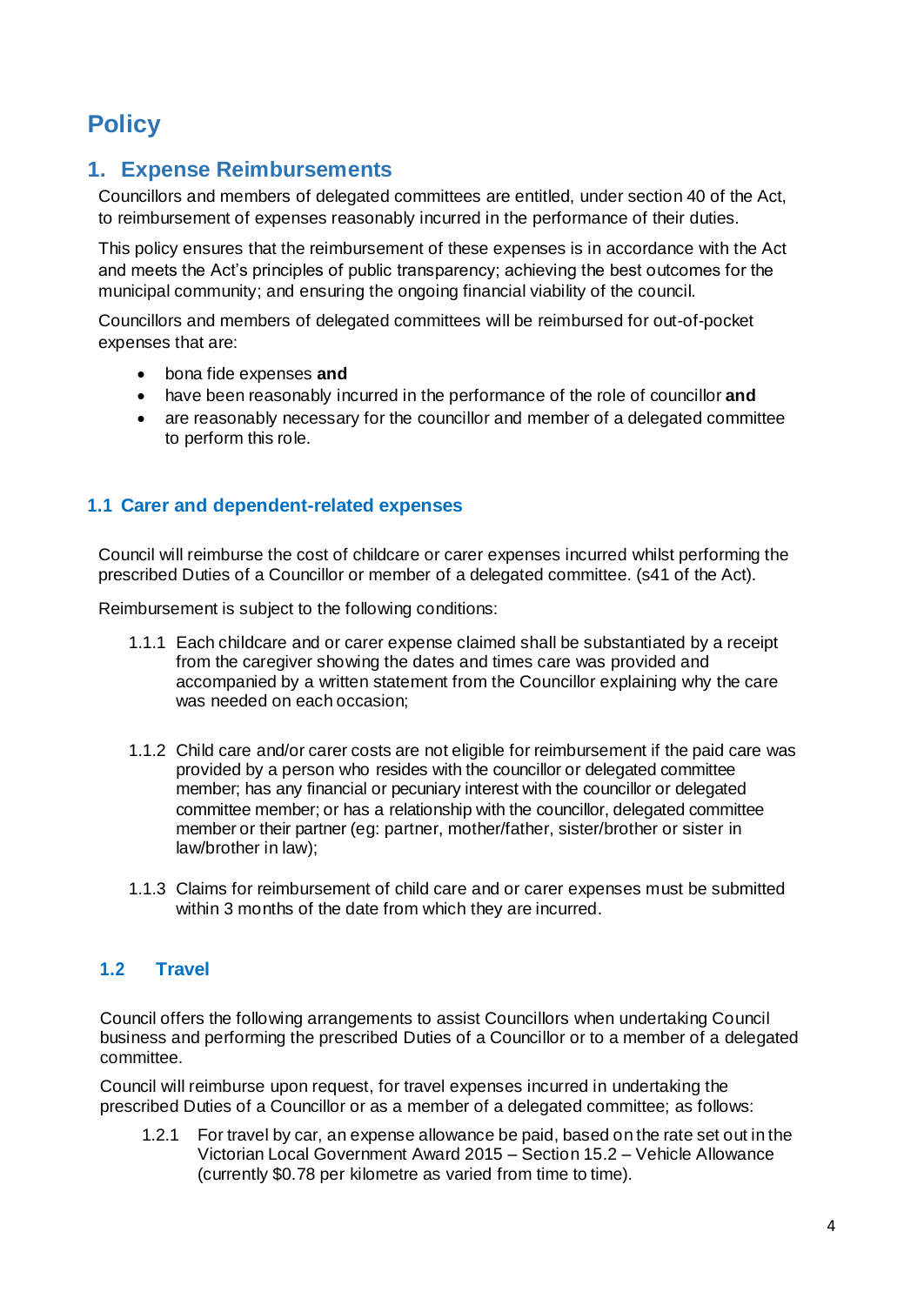- 1.2.2 For travel by motorcycle, an expense allowance be paid, based on the rate set out in the Victorian Local Government Award 2015 – Section 15.2 – Vehicle Allowance (currently \$0.26 per kilometre as varied from time to time).
- 1.2.3 Car parking fees will be reimbursed on the basis of original receipts and relevant details regarding the purpose, date and time of the meeting or function. The most value for money parking options should be sought.
- 1.2.4 Costs associated with tolls, including the use of day passes or those transactions incurred as part of existing personal e-tag accounts. Copies of relevant supporting documentation must be provided.
- 1.2.5 Public transport fares will be reimbursed upon production of receipt/ticket or a Myki card will be made available for Councillors business use only. Councillorsare encouraged to use public transport for meetings and conferences to andwithin the Melbourne Central Business District, where practical and safe to do so.
- 1.2.6 Travel should be undertaken by the shortest route possible.
- 1.2.7 A record of private vehicle use must be maintained by the Councillor and submitted on a 3 monthly basis. This record must contain details of Council business, date, destination, number of kilometres, parking costs and tolls.
- 1.2.8 Claims for reimbursement of travel must be submitted within 3 months of the month from which they are incurred.
- 1.2.9 Councillors undertaking private travel arrangements in conjunction with any travel for the purpose of their Duties as a Councillor must ensure that all costs incurred for private purposes are clearly delineated and that appropriate records including pre-departure itineraries are maintained.
- 1.2.10 Where any private travel and associated costs are included in a package ticket or arrangement, the Councillor must meet, or reimburse Council, the private proportion prior to departure.
- 1.2.11 Fines and Infringements will not be borne by Council. Councillors will be responsible for the payment of their own fines and infringements

# **2. Professional development**

This policy acknowledges the obligation on Councillors to be properly informed on all matters pertaining to Council services and the issues of importance to the Maroondah community.

This policy supports this obligation by offering the opportunity to undertake appropriate professional development (conferences, seminars, workshops and training sessions) and memberships of relevant Professional Associations (e.g. ALGWA, MAV, AICD or similar) that may be of benefit to the individual Councillor and Council as a whole.

Councillors undertaking professional development shall have expenses for transport, accommodation, registration fees, meals and refreshments relating to their attendance paid by Council within the parameters of the Council Budget.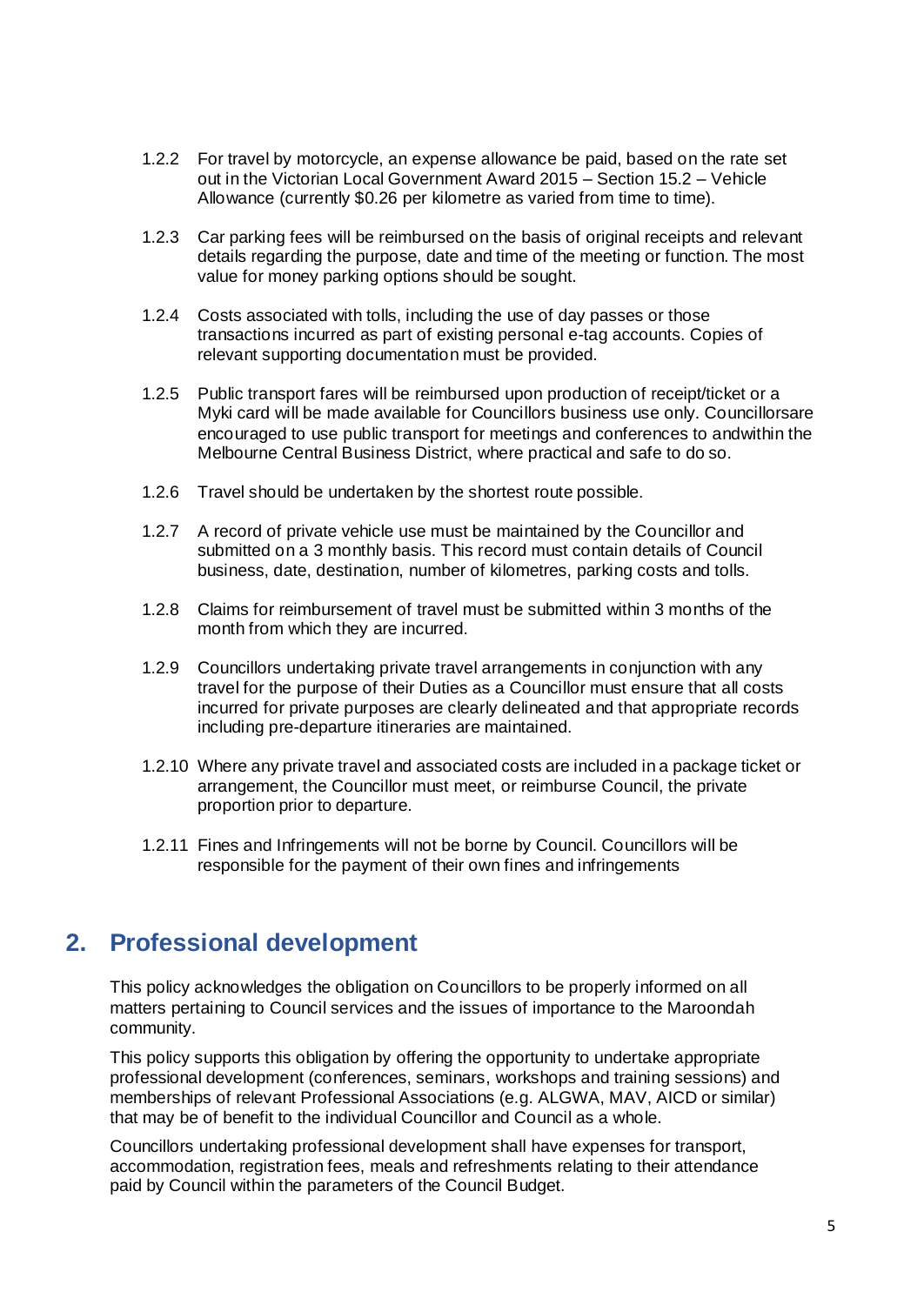- 2.0.1 Each Councillor has a budget amount of \$9,550 per annum, as per December 2019 indexation. This amount is indexed annually in line with any adjustments to the Councillor Allowance, to meet professional development expenses.
- 2.0.2

For the 2020/21 financial year this amount will be pro-rata due to the term of a Councillor coinciding with a part of a financial year, eg: beginning of financial year to date of election in 2020

2.0.3

For the 2024/25 financial year this amount will be pro-rata due to the term of a Councillor coinciding with a part of a financial year, eg: date of election to the end of financial year.

#### **2.1 As Of Right Approval**

Attendances and memberships are approved as a matter of right for professional development purposes **within Australia**, *subject to* the cost falling within the annual budget amount allocated for each Councillor.

#### **2.2 Council Approval**

Attendance for **all other professional development events, ie: outside of Australia**, is subject to Council approval, at an ordinary meeting of Council, based upon the following:

2.2.1 The Councillor wishing to attend such an event submitting a business case to Council for attendance – with such to include the benefits to be gained from attendance; total costs and Council funds required.

#### **2.3 Attendance by spouse or partner**

The cost of attendance by a spouse or partner at professional development events is permitted, subject to the following:

- 2.3.1 Within Australia having available budget within the Professional Development Allowance ie: comes within the ambit of the annual budgeted amount allocated to the individualCouncillor;
- 2.3.2 Beyond Australia *ie overseas –* seeking approval of Council via a separate business case for the attendance of the Spouse or Partner; and
- 2.3.3 Other than Council approval being granted in accordance with clauses 2.3.1 & 2.3.2, as above, the attendance of a Spouse or Partner will be at the total expense of the Councillor.

#### **2.4 Accommodation/meals/refreshments**

2.4.1 Accommodation shall be organised at the Hotel used for the Conference/ Workshop/Training Session or where a package of Hotels is provided, at any one of those Hotels having regard to cost and standard or if both of the above are not applicable or available, then at a Hotel/ Motel close to the Conference venue at a similar rate and standard.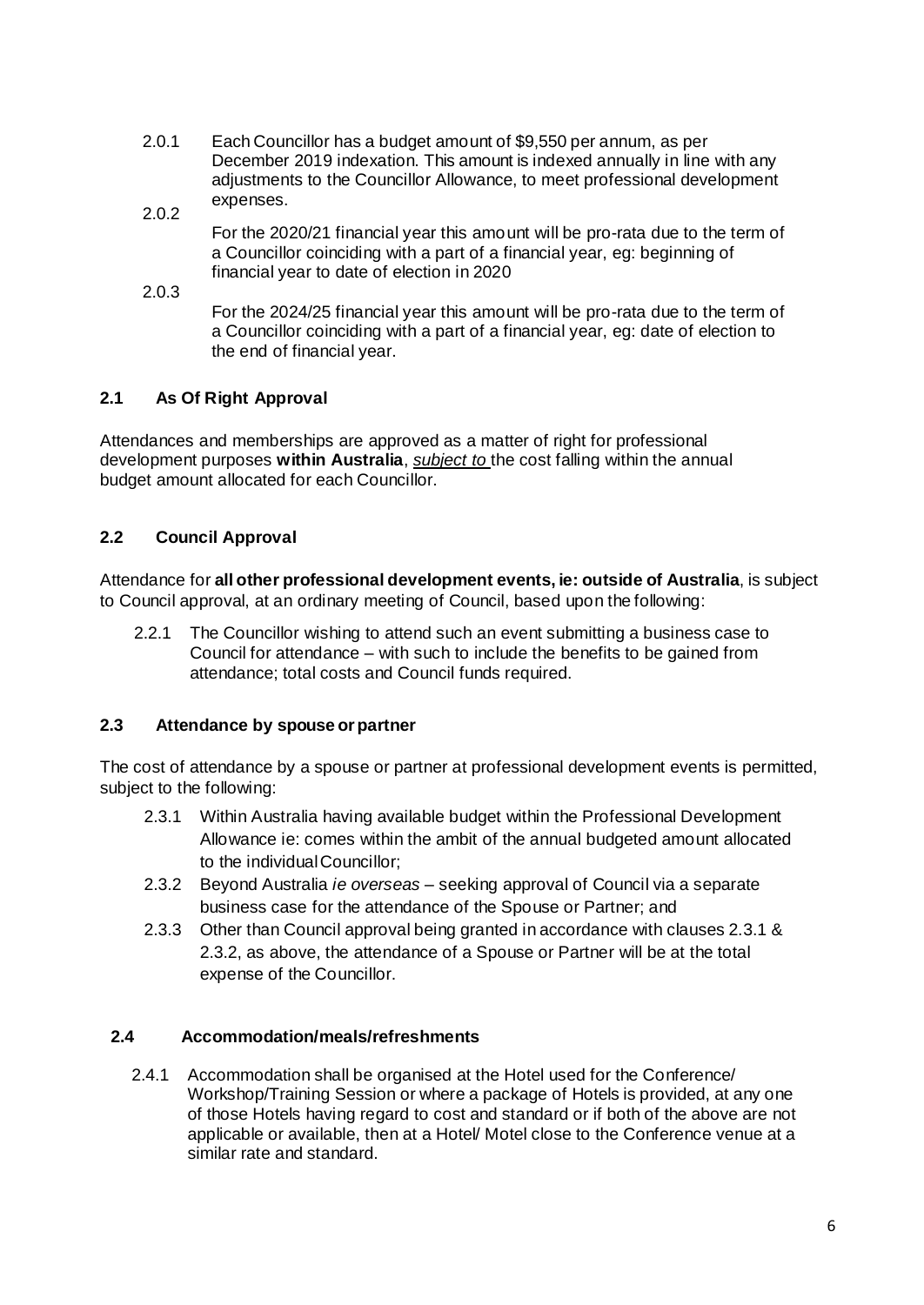- 2.4.2 Councillors wishing to make alternative Hotel/Motel arrangements shall personally incur/bear all costs over and above that of the accommodation referred to in clause 2.4.1
- 2.4.3 Reasonable expenses for meals and refreshments will be reimbursed for attending Conferences/Professional Development Workshops/Training Sessions where overnight accommodation is required, upon production of receipts.

#### **2.5 Travel**

- 2.5.1 Councillors wishing to make their own travel arrangements shall have the amount equivalent to the cost of the most economic, reasonable form of transport, reimbursed by Council.
- 2.5.2 For travel by car, an expense allowance be paid, based on the rate set out in the Victorian Local Government Award 2015 – Section 15.2 – Vehicle Allowance, up to a maximum level equivalent to the cost of a standard economy class return air fare. Car parking charges and toll road usage fees will be reimbursed as per Clause 1.2.3 and Clause 1.2.4.
- 2.5.3 Councillors travelling on Council business who are required to fly or use any other means of regular public transport, will be eligible only for economy class travel.
- 2.5.4 Taxi, Uber and Hire vehicles

2.5.4.1 Councillors are entitled to use a taxi, Uber or Hire vehicle from their home to the airport, and from the airport and hotel at their destination to the Conference/Workshop/Training Session venue and return.

2.5.4.2 Taxi or Uber fares (other than those incurred in travelling to and from the airport) or costs associated with a hire vehicle may be reimbursed. The report to Council as required by Clause 2.7 shall include justification of such use, ie:

- inspections relevant to the Conference
- inspections requested by Council
- economic advantage in hiring a vehicle
- 2.5.5 Claims for reimbursement of travel must be submitted within 3 months of the date from which they are incurred.

#### **2.6 Other expenses**

All other expenses incurred as a result of attending professional development conferences, workshops, and/or training sessions shall be the responsibility of the Councillor.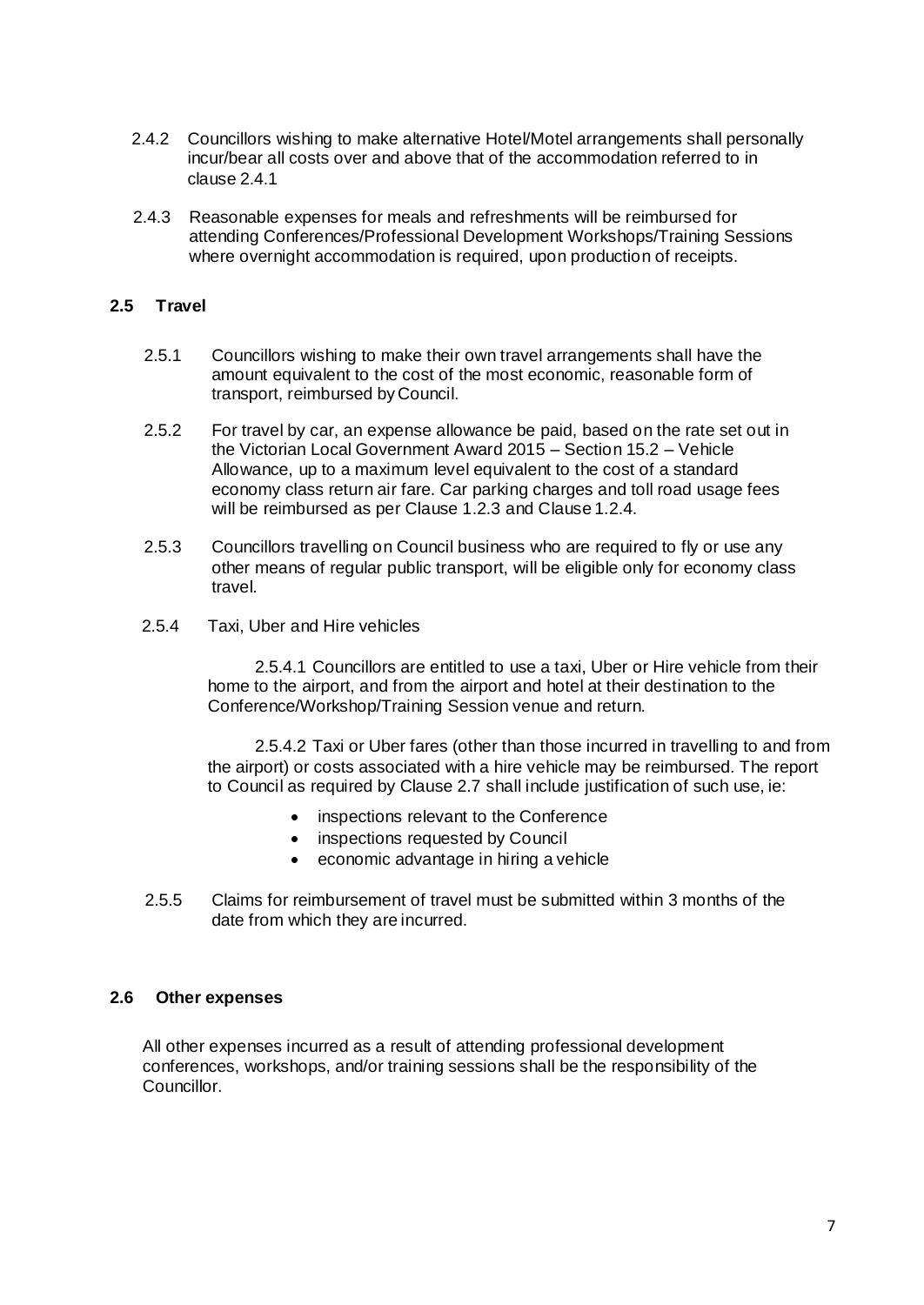#### **2.7 Councillor reporting requirements**

Attendance at any professional development event held outside of Victoria will be the subject of a report to Council. The report is to be written; tabled at a Council meeting within 3 months of the professional development event; and may be a joint report if more than one Councillor attended.

A template Professional Development Report form is available for use by Councillors on the Councillor Hub or on request from the Councillor Support Officer.

Such report should include:

- 2.7.1 Details of course topic, content, location, date and duration;
- 2.7.2 Relevance of Conference/Workshop/Training Session to Council's business and Councillor's personal development requirements;
- 2.7.3 Total costs covering course, course material, travel, accommodation and any other expenses for the Councillor: and
- 2.7.4 Benefits from attendance.

#### **2.8 Quarterly report**

The Director Corporate Services will submit a report to Council on a quarterly basis, summarising Councillor attendances under the professional development framework of this policy.

# **3. Attendance at functions and events**

This policy acknowledges that Councillors, in the normal course of their duties, will be invited or required to attend various community functions and events.

The cost of attending these functions or events (including the cost for the spouse or partner of a Councillor) will be met from each Councillor's respective Councillor Attendance budget.

3.0.1 Each Councillor has a budgeted amount of \$2,210 per annum; the Mayor has a budget amount of \$4,245 per annum; and the Deputy Mayor has an amount of \$3,180. These amounts are as per December 2019 indexation and are indexed annually in line with any adjustments to the Councillor Allowance to meet the costs associated with attending functions or events.

3.0.2 For the 2020/21 financial year this amount will be pro-rated due to the term of a Councillor coinciding with a part of a financial year, eg: beginning of financial year to date of election in 2020.

3.0.3 For the 2024/25 financial year this amount will be pro-rated due to the term of a Councillor coinciding with a part of a financial year, eg: date of election to the end of financial year.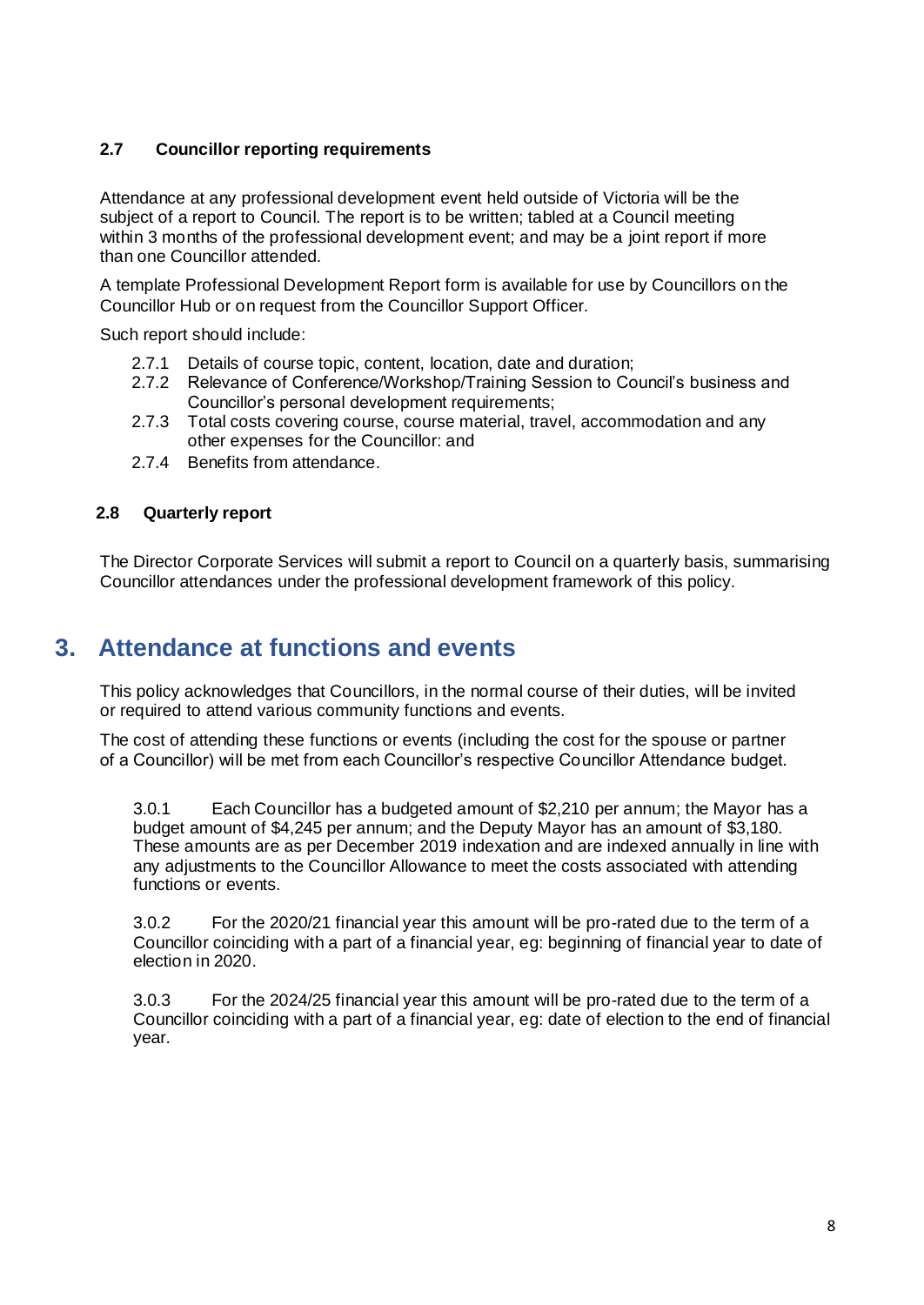#### **3.1 Attendance by spouse or partner**

The cost of attendance by a spouse or partner at community functions and events is permitted, subject to the following:

3.1.1 Having available budget ie comes within the ambit of the amount allocated in the Councillor Attendance budget to the individualCouncillor;

3.1.2 Other than clause 3.3.1 above, the attendance of a spouse or partner will be at the total expense of the Councillor.

# **4. Facilities/equipment**

This Policy acknowledges that the demands made upon a Councillor's time can be significant and that Council business can therefore be conducted more efficiently if access is provided to necessary facilities. In respect to the facilities/equipment provided (refer 4.1 and 4.2):

- The facilities/equipment provided is for Councillor use and must not be used for electioneering purposes.
- Councillors must ensure the integrity and configuration of equipment provided is maintained at all times.
- Minimal non-Council use of equipment, such as laptops and mobile phones, that has no direct cost for Council, is allowable.
- Specific items of a personal nature that can be separately costed, eg long distance personal calls from a mobile phone, will be the responsibility of theCouncillor.
- Councillors must ensure the protection and safe keeping of all equipment issued.
- All equipment, software and Intellectual Property issued or used shall remain the property of Council.

#### **4.1 Communication**

Councillors will be provided with a personal computer, printer (incorporating the capability to scan and copy), and mobile phone:

- 4.1.1 All connection fees will be met by Council.
- 4.1.2 Rental Fees and all Council business call charges will be met by Council.
- 4.1.3 The cost of consumables associated with the computer and printer shall be met by Council.

#### **4.2 Stationery/Equipment**

Councillors will be provided with:

- Business Cards;
- Name badges:
- Jacket;
- Umbrella; and
- other items of clothing and stationery as required to perform the duties of a Councillor.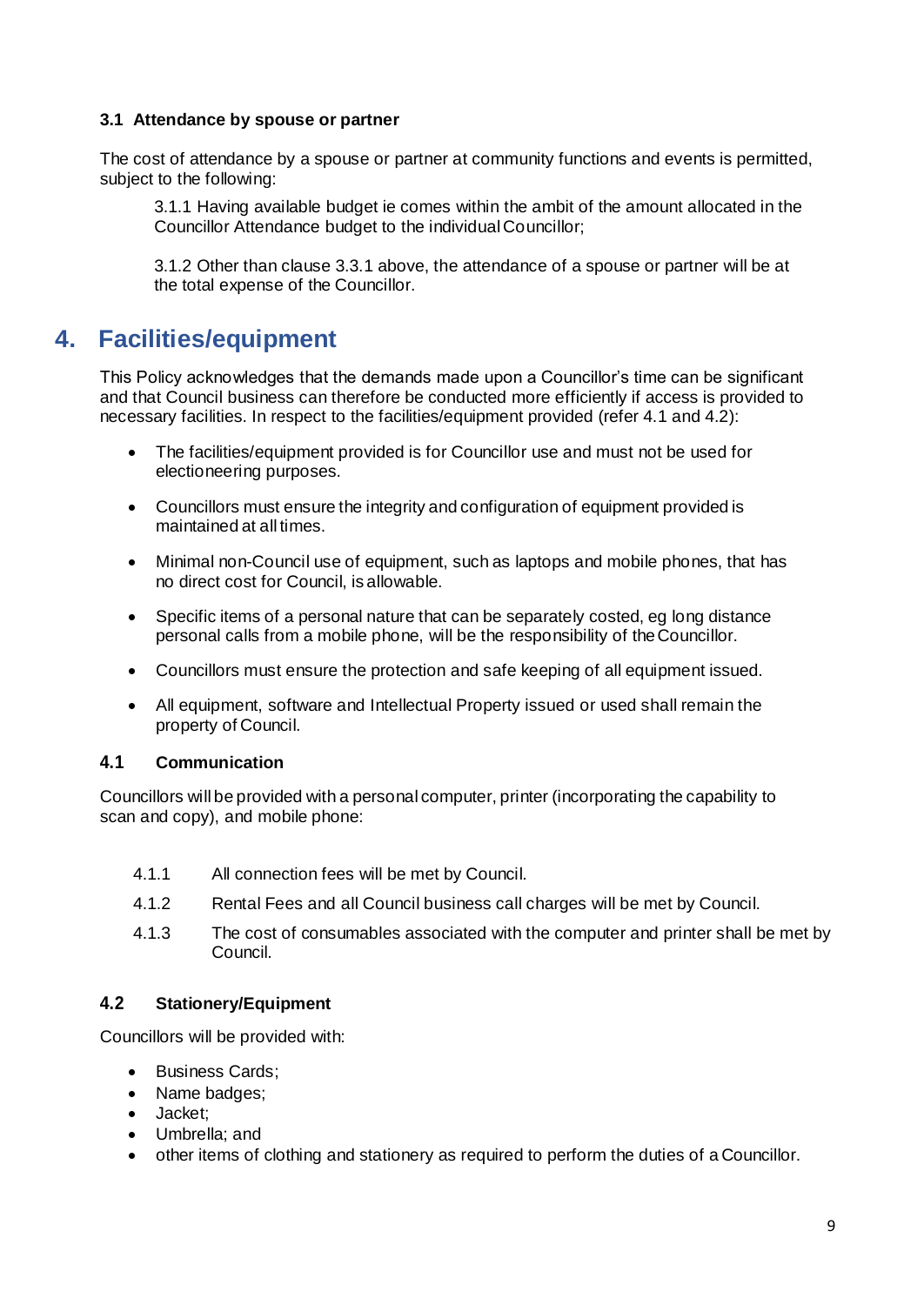# **5. Other expenditure**

#### **5.1 Maroondah Leisure facilities and Karralyka**

Councillors will have access to any of the Maroondah Leisure facilities and Karralyka. The actual use by Councillors, their guests and immediate family is to be charged for each instance to their respective Councillor Attendance budget.

The costs of attending Maroondah Leisure facilities and Karralyka (including the cost for the guests and immediate family of a Councillor) will be reported in Council's Annual Report.

#### **5.2 Expenditure General**

Any expenditure not specified in the policy as expenditure for which a Councillor is entitled to be reimbursed or paid, shall be the responsibility of the Councillor.

#### **5.3 Allowance – Taxation**

Given that the Councillor Allowance is treated by the Australian Taxation Office as assessable income in the individual's hands, Councillors are encouraged to consider whether this other expenditure is deductible for taxation purposes as an expense necessarily and solely incurred in the carrying out of their Council duties.

Prevailing taxation laws and substantiation requirements should be recognised and considered when maintaining records for deduction purposes.

**Note:** Councillors should seek their own professional advice in respect to financial/taxation matters.

# **6. Indexation**

The budgeted amounts to meet the cost and/or reimbursement of Professional Development and Attendance at functions and events, as described in Items 2 and 3, will be indexed annually in line with any adjustments to the Councillor Allowance, as determined by the Victorian Independent Remuneration Tribunal under the *Victorian Independent Remuneration Tribunal and Improving Parliamentary Standards Act 2019.*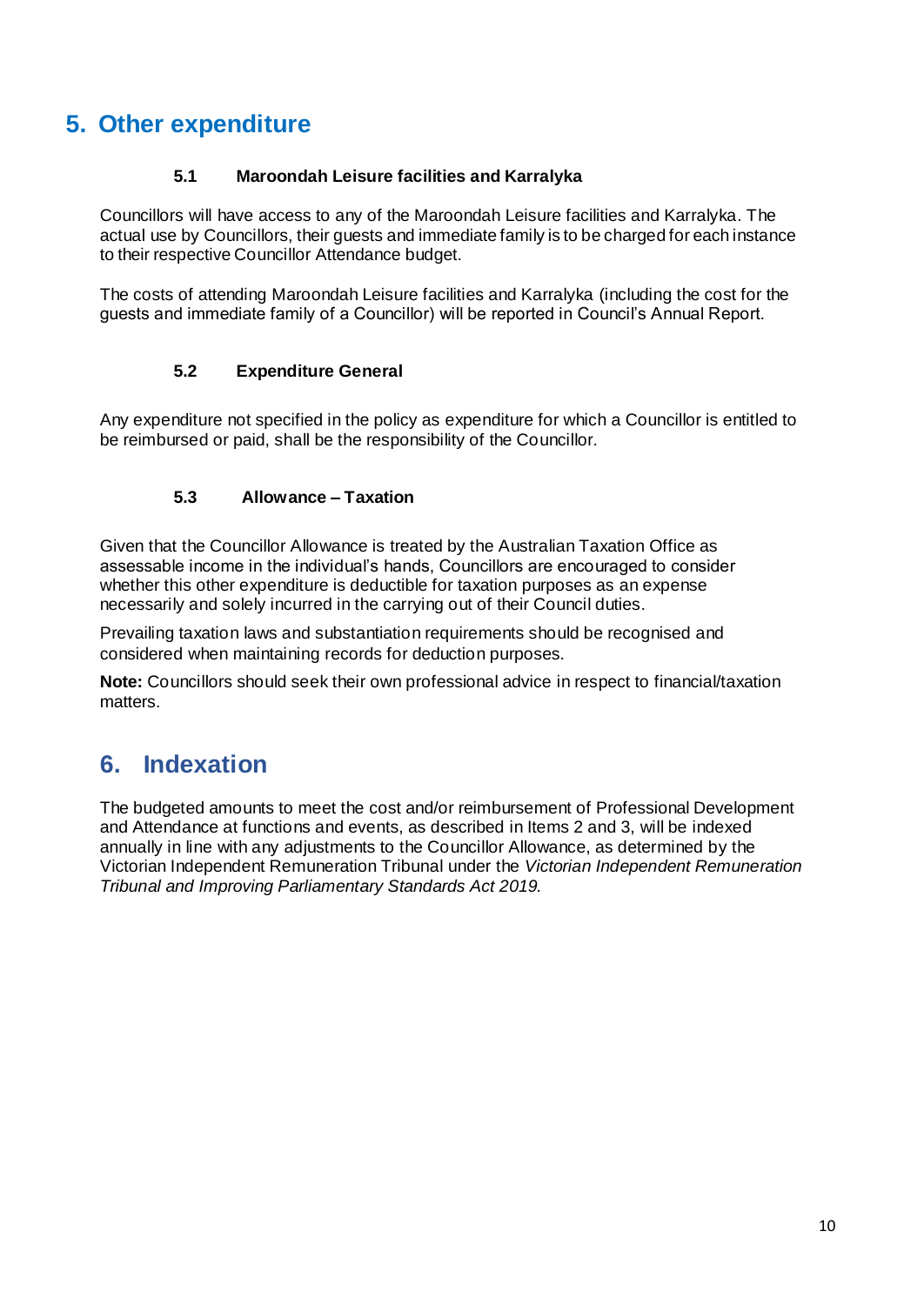# **7. Making a claim for reimbursement**

7.1 All claims for reimbursement must be made on the approved expense reimbursement form, available from the Councillor Hub or the Councillor Support Officer.

7.1.1 Original receipts must be attached for all claims (credit card receipts will not be accepted)

7.1.2 Where the provider of the goods or service is registered for GST a tax invoice must be obtained and provided (without this the GST component of the cost cannot be reimbursed)

7.1.3 Claims must be lodged with Councillor Support Officer within 3 months of the date from which they activity occurred

7.2 Reimbursements will be provided by electronic funds transfer.

# **8. Reporting requirements**

The Director Corporate Services will submit a quarterly report of all councillor and delegated committee member expenses to Council and to the Council's Audit and Risk Committee (s40 (2)). The report will summarise the quarterly and year to date figures for:

- Travel;
- Car Mileage;
- Childcare/Carer;
- Information and Communication expenses
- Professional Development (including conferences and training);
- Civic and Community Attendance.

This report will be available on Council's website and included in the Annual Report in accordance with the Public Transparency Principles and Section 58 of the Act.

# **9. Administrative updates**

It is recognised that, from time to time, circumstances may change leading to the need for minor administrative changes to this policy document.

Where an update does not materially alter this document, such a change may be made administratively, as authorised by the Chief Executive Officer.

However, any change or update which materially alters this document must be by resolution of Council.